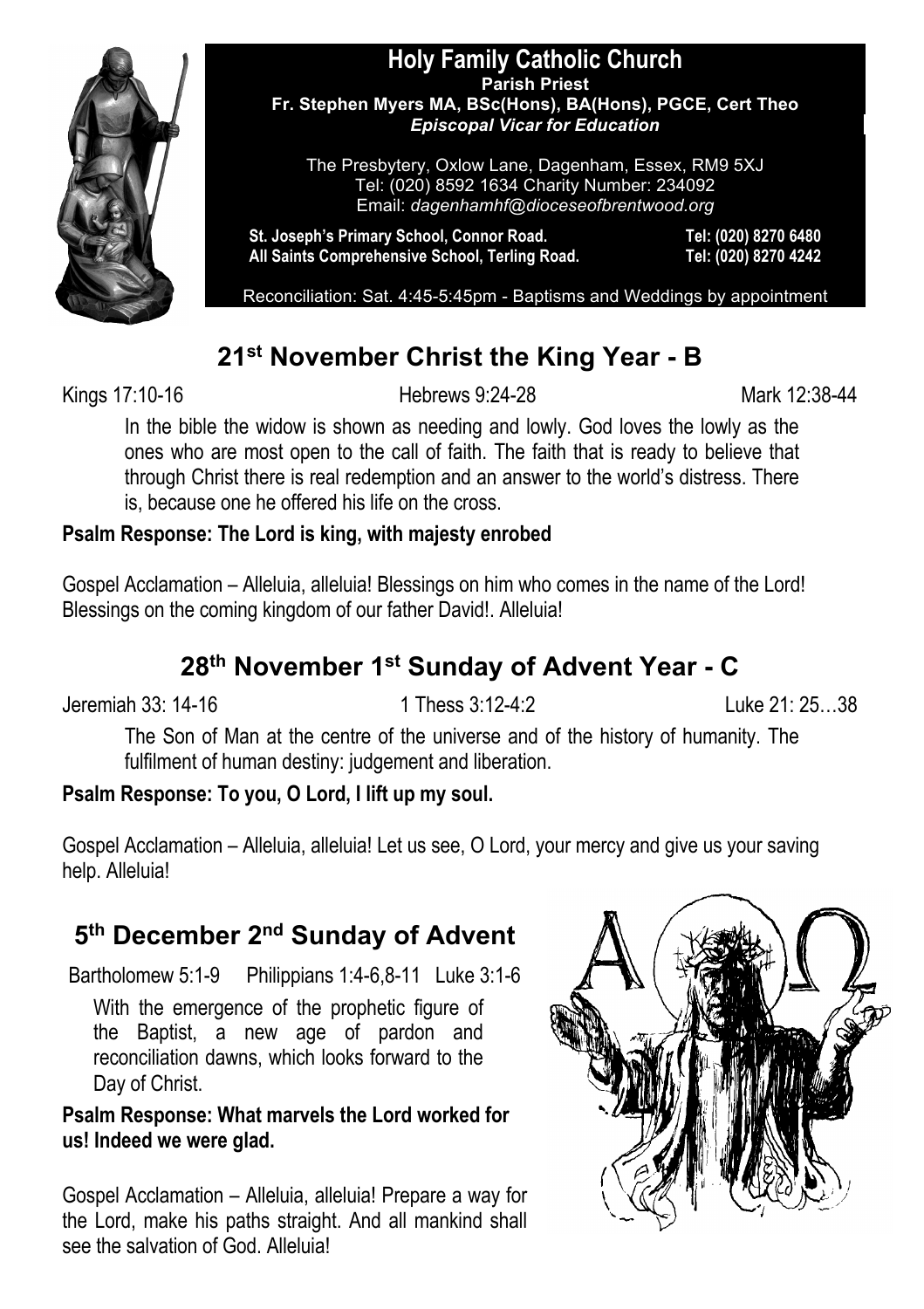### *Dear Brothers and Sisters in Christ,*

This weekend marks the feast of Christ the King, which is in turn the last Sunday of the churches year. Next week we will move into Advent and begin our preparations for the celebrations of Christmas. The feast of Christ the King has been, for a long time now, also National Youth Sunday. A time to remember that our young people are the Church of today and the hope of tomorrow.

In the Gospel today we see that Jesus tells Pilot that he was born for this (his crucifixion). It is very much the spirituality and focus of John's Gospel that Jesus' death was his moment of glory and not defeat. For us, however, we can see beyond this moment of glory to the resurrection and ascension of Jesus with it's promise of our own victory over death. I have mentioned this before that if you look at the cross underneath the canopy on the sanctuary, you will see that Christ's hands are depicted as being free from the cross and reaching out towards us. In the words of the hymn "Christ is Our King, let the whole world rejoice" because through his suffering and his resurrection we live forever, thus Jesus is not bound to the cross forever but reaches out to us with the warming grace of love.

As many of you know I have been to the Holy Shrine of Lourdes in France many times and in the niche of the Grotto there is a beautiful statue of Our Lady which was inspired by the description that St Bernadette gave to the artist. When the statue was shown to St Bernadette she said that the figure she saw was far more beautiful than the statue. This may be the case but it presents us with an intriguing image or thought. If you believe, as I do, that the mother of Our Lord appeared to Bernadette we have in this statue an image of the resurrected Mary. Let me explain what I mean by this. The Church teaches that at the end of her earthly life Mary was assumed, body and soul into heaven (something we celebrate every year on 15th August). It follows, therefore, that although Mary has been taken

fully into heaven she is the precursor of what will happen to us all in the good Lord's time. Thus when she appeared to Bernadette she appeared in her assumed form. Now, we are told in Luke's Gospel that she called herself God's lowly handmaid. I wonder what made her say that? Was she speaking with humility or was there some other reason? Perhaps she did not come from a welltodo family but was in fact quite poor. Perhaps she lived in the wrong part of town, perhaps she didn't consider herself

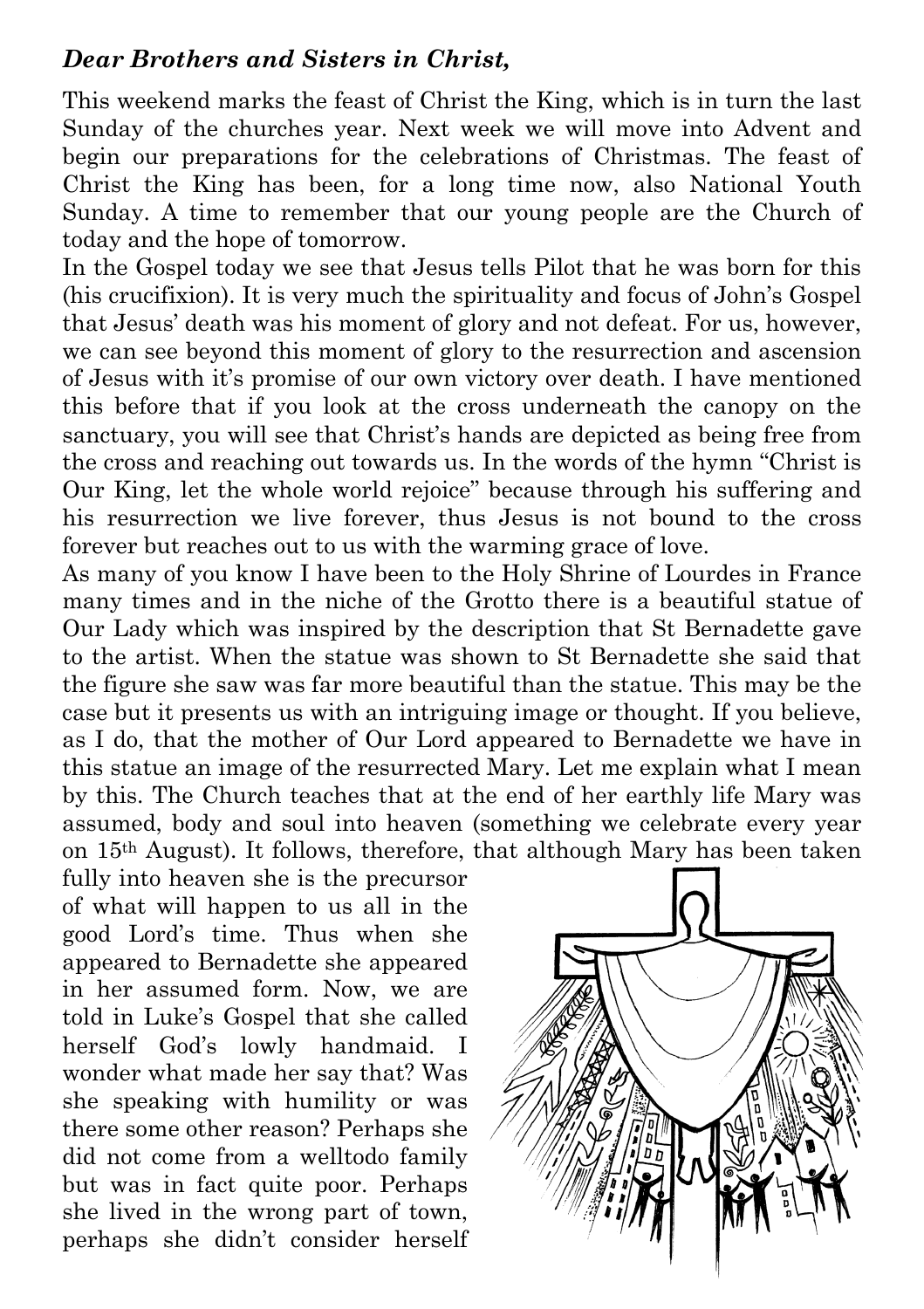particularly attractive. Perhaps there was something about her that people would look down on her or indeed it could be a mixture of many of these that led her to put herself down. This, of course, is mere speculation but whatever her reason was to call herself lowly, we have the beautiful image that is in Lourdes which is of her after the assumption when she reached out to a young girl who was indeed very lowly. For Bernadette was poor, had suffered ill health all of her life which had affected her growth, as she was very short. Yet through this small child our Lady was able to give a message of hope and joy to the sick and the poor.

What, if any, does this have to do with us? In truth, everything. While it would be highly unlikely that we would be declared a saint of the church, we are called to live in God's kingdom and to reveal who we truly are. For, as I said above, the path given to Mary is the path that we too will follow if we wish to remain part of God's glory and of God's kingdom. The unique thing about Mary is that she is our precursor and our example. What has happened to her will happen to us. Thus this feast gives us the joy and certainty that who we are, who we really are, lives on. In addition it gives us the comfort in knowing that those who have gone before us are in God's kingdom where pain and suffering have no meaning.

As I stated earlier, this is also National Youth Sunday when we call to mind not only the young people in our midst but also the work that is being done to support them in our diocese. The Brentwood Catholic Youth Service is considered one of the best in the country. I do not say this because I used to be the director but because so many people have said it to myself and my successors over the years. In recent times the youth service have worked with young people to put into action the call from Pope Francis in his document Laudate Si' to look after our planet. This is an issue that really matters to our young people and is one that we too should be passionate about. A few weeks ago we gave leaflets about this issue, to everybody leaving the Church. I wonder how many people have read it and have acted on it? If you are one of those who have not I call on you to find out more about this issue and help us as a community to act on it and make it real.

Yours in Christ, *Fr. Stephen*

| We pray for the members of our parish community who are ill |                                |                  |              |                     |  |  |  |
|-------------------------------------------------------------|--------------------------------|------------------|--------------|---------------------|--|--|--|
| or unable to come to Mass especially:                       |                                |                  |              |                     |  |  |  |
| Fr. John McKeon                                             | Doreen Hegharty Tom Coffey     |                  | Mary Ware    | Oliver Ryan         |  |  |  |
| Pauline Egbunike                                            | Maureen Bushell Margaret Kiely |                  | John Connors | <b>Ibiron Ayool</b> |  |  |  |
| Myla Lebersidge                                             | Maureen Harvey                 | Michael Harvey   | Mark Paton   | Olive Edgar         |  |  |  |
| <b>Catherine Watkins</b>                                    | <b>Andy Gallagher</b>          | Tony Leahy       | Mary Wallace | Lucia Watson        |  |  |  |
| Dennis O'Flaherty                                           | Gabriella Byrne                | Danny O'Sullivan |              |                     |  |  |  |
|                                                             | $\blacksquare$                 |                  | .            |                     |  |  |  |

*May they experience the healing touch of Jesus*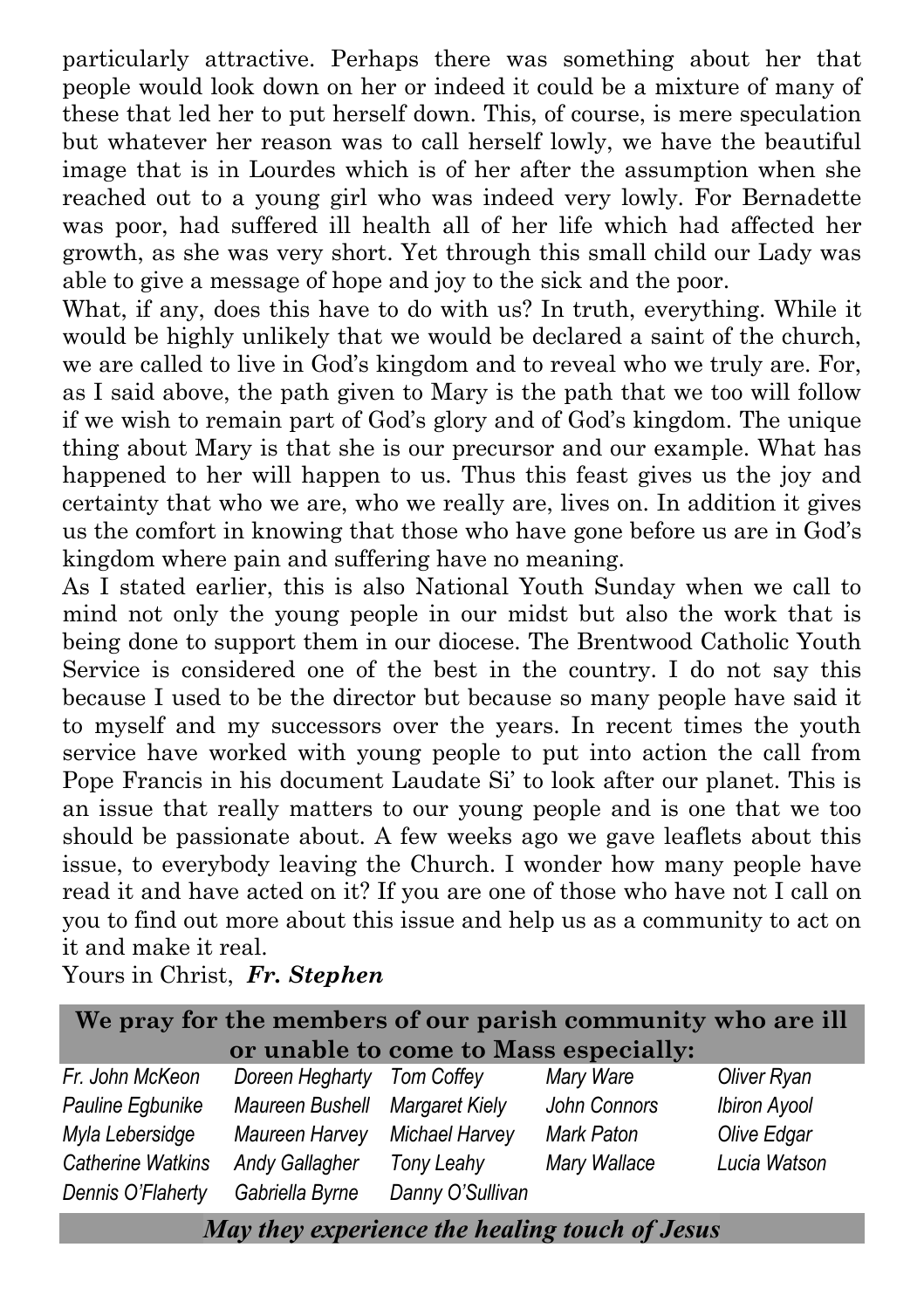### **Live Mass Streaming**

All church services are now live streamed. This can be accessed via the parish website on http://www.holyfamilychurchdagenham.org/mass-stream/. If you are sitting towards the front of the Church you may be visible.

### **Covid 19 – Contact Tracing**

After coming to the church please use the QR code displayed. You will need to download the NHS app on your phone. Alternatively you can use the linkhttps://www.holyfamilychurchdagenham.org/

### **Parish Food Bank**

Thank you to all those who have been donating food for the food bank, however we can only accept non perishable food, i.e tins and packets. Please continue leaving your contributions in the boxes at the back of the Church. We are looking to have plastic bags donated as well.

### **Christmas Draw**

Christmas Draw tickets are available after every Mass. For them to be included in the draw they will need to be returned by the 15th December.

# **Multi Cultural Day**

This event will take place on Sunday 19th December, after 11:00am Mass in the CASA Hall. More details to follow.

## **St Joseph's school**

The last available visit to the school for the parents of prospective children is on the following days all at 3.30pm:

### **Wednesday 24th November and Thursday 25th November**

To attend you need to contact the school office on 0208 270 6480.

### **Second Collection**

There will be a second collection after all weekend Masses this weekend for National Youth Sunday.

#### **Mass Intentions**

If you would like a Mass celebrated please post your intention through the letter box with your donation. Alternatively you can give your donation via the repository. Envelopes are available in the Church entrance.

### **A Night Under the Stars**

The Passage, a Christian Charity working with homeless people, is holding a concert at the Royal Festival Hall on Thursday 25th November on the theme Bohemian Rhapsody, featuring popular works by Dvořák, Mahler and Smetana. The performers includes Andrei Ioniță, Cello; Anush Kovhannisyan, Soprano; Streetwise Operaand the Orion Orchestra. Full details and booking at https://passage.org.uk/night-under-the-stars-2021 or telephone 020 75921856.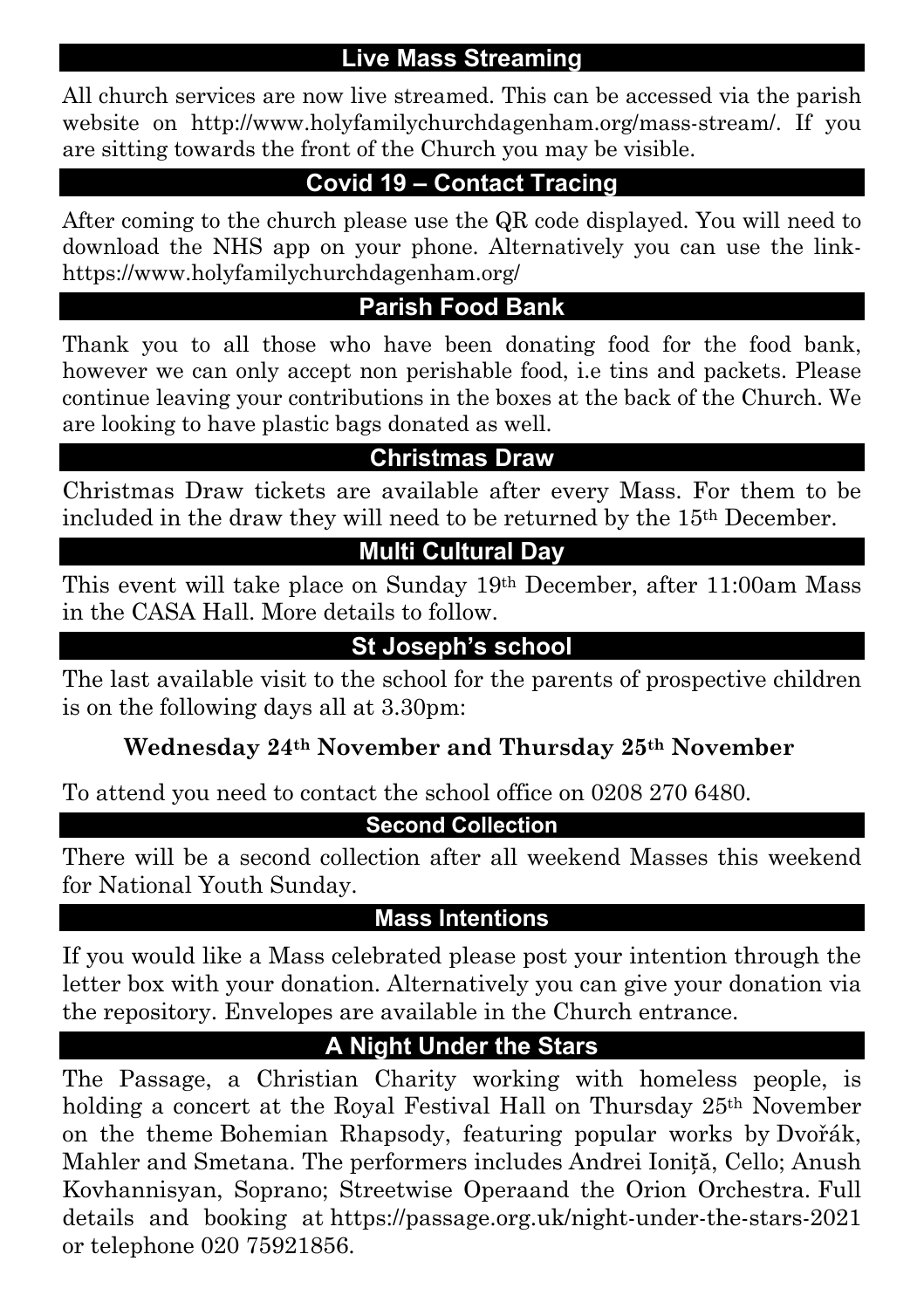|                                                      |                                         | <b>Readers for Mass</b>                                                                                                 |  |  |  |
|------------------------------------------------------|-----------------------------------------|-------------------------------------------------------------------------------------------------------------------------|--|--|--|
| Sat 20 <sup>th</sup> Nov<br>Sun 21 <sup>st</sup> Nov | 6:00pm<br>9:00am<br>11:00am             | <b>Peter Roberts &amp; Anne Carroll</b><br>Pamela Anike & Daniel Hughes<br>Clare Nwachukwa & Veronica Obi               |  |  |  |
| Sat 27th Nov<br>Sun 28 <sup>th</sup> Nov             | 6:00pm<br>9:00am<br>11:00am             | <b>Caroline Van Der Steem &amp; Peter Roberts</b><br>Philippa Ademuyiwa & Ngozi ONodugo<br>Nora Bell & Immaculata Nnadi |  |  |  |
| Sat 4 <sup>th</sup> Dec<br>Sun 5 <sup>th</sup> Dec   | 6:00 <sub>pm</sub><br>9:00am<br>11:00am | <b>Caliyp &amp; First Holy Communion Candidates</b><br>Alfonse Gabriel & Pamela Anike<br>Ify Dyrojaiye & Nkem Okoli     |  |  |  |
|                                                      |                                         | <b>Eucharistic Ministers for Mass</b>                                                                                   |  |  |  |
| Sat 20 <sup>th</sup> Nov<br>Sun 21 <sup>st</sup> Nov | 6:00 <sub>pm</sub><br>9:00am<br>11:00am | <b>Marian Fitzgerald</b><br><b>Matthew Onyemah</b><br><b>Nkem Okoli</b>                                                 |  |  |  |
| Sat 27 <sup>th</sup> Nov<br>Sun 28 <sup>th</sup> Nov | 6:00 <sub>pm</sub><br>9:00am<br>11:00am | <b>Anne Carroll</b><br>Amanda Shpati<br><b>Bernie McKeag</b>                                                            |  |  |  |
| Sat 4th Dec<br>Sun 5th Dec                           | 6:00 <sub>pm</sub><br>9:00am<br>11:00am | <b>Caroline Van Der Steem</b><br><b>Dennis Ahorituwere</b><br>Veronica Obi                                              |  |  |  |
| <b>Volunteering in your Parish</b>                   |                                         |                                                                                                                         |  |  |  |

We are still looking for support in the following areas at all Masses:

# **Welcomers, Readers, Ministers and Counters**

Please contact the Presbytery if you are willing to go on a rota as any of the above. Please state which Mass you attend

### **Diocesan Lourdes Pilgrimage**

The Diocesan Lourdes Pilgrimage, led by Bishop Alan, will take place from Sunday  $24<sup>th</sup>$  – Friday  $29<sup>th</sup>$  July in Lourdes. It will be the first time in three years that the diocese has returned to Lourdes. Brochures for the pilgrimage, which will include costs, will be available soon. If you would like further information now, please contact Cathy O'Connor, the Administrative Director cathy@dioceseofbrentwood.org or 07813 710070.

# **Donate to the parish with Giftaid-it**

| Donate £3.00 | Donate £5.00 | Donate £10.00 | Donate £20.00 |
|--------------|--------------|---------------|---------------|
|              |              |               |               |
|              |              |               |               |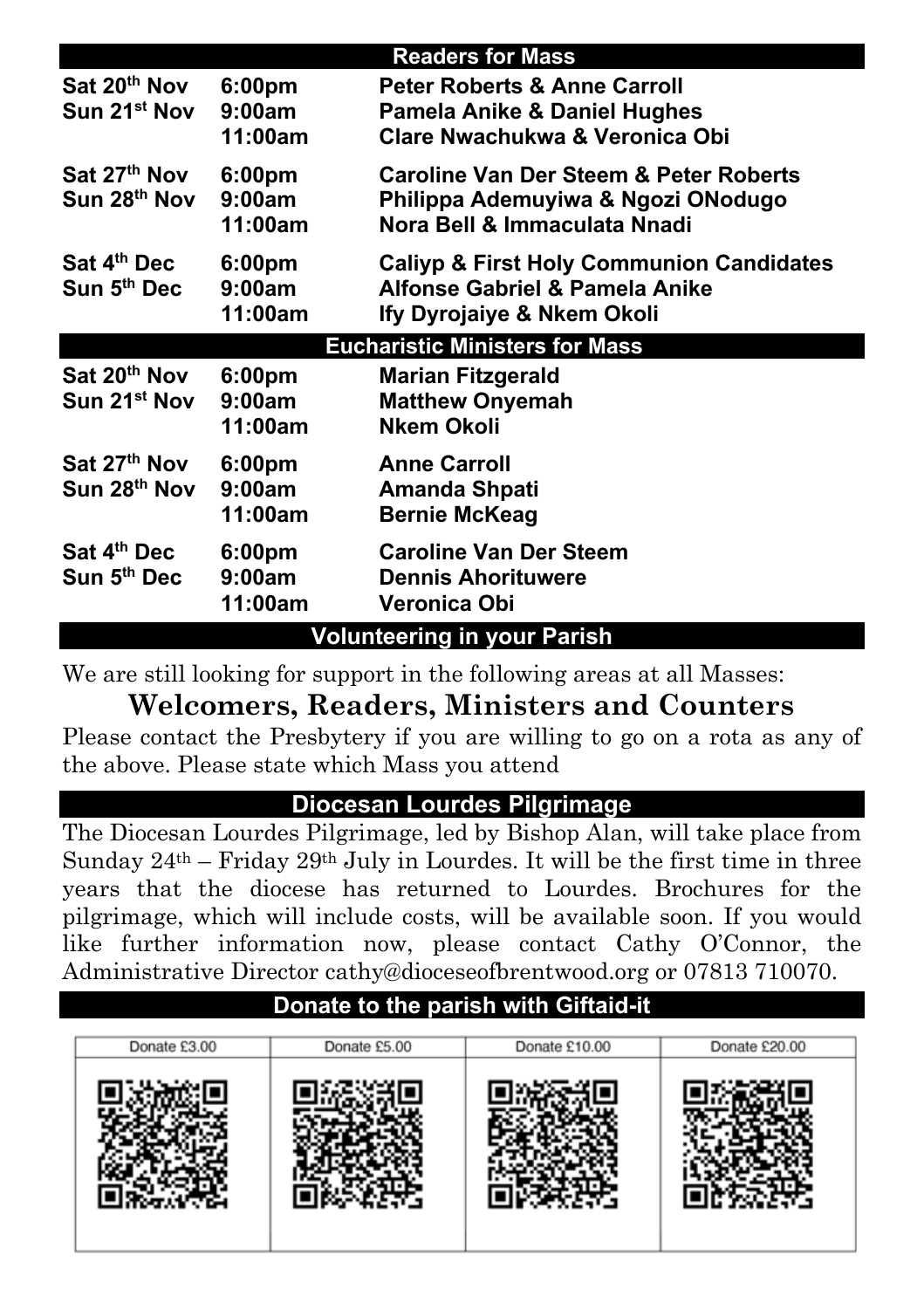# **Donate to the parish without Giftaid-it**



#### **RCIA Programme**

The next session for RCIA candidates will take place on Tuesday 30th November at 7:30pm in the presbytery.

### **First Holy Communion Programme**

The next session for 1st Holy Communion course will take place on Saturday 4th December at 10:00am in the CASA.. Your Mass will take place Saturday 4th December at 6:00pm Mass

### **Caliyp Programme**

There will be a meeting for Caliyp candidates on Wednesday 1st December at 5:30pm in the Presbytery.

Your next class will be on Saturday 4th December at 10:00am in the CASA. Your Mass will take place Saturday 4<sup>th</sup> December at 6:00pm Mass.

### **Confirmation Programme**

The next session for Confirmation candidates will take place on Saturday 4th December at 2:30pm in the Church. Your Mass will take place on Saturday 4th December at 6:00pm Mass.

#### **Baptism Course 2021**

The next Baptism course will take place on 12th, 19th and 26th January at 7:00pm. Please email the presbytery by 5th January if you wish to take part.

### **BCYS Programmes**

**Advent Carol Service**: You are warmly invited to join us at Walsingham House at Abbotswick for our annual Advent Carol Service on Sunday 12th December. We will have Christmas carols both classic and contemporary performed by our incredibly talented BCYS musicians, accompanied with readings from scripture and Christmas poems & stories. This year we are running two concerts, at 3:00pm or 7:00pm, however there will be limited capacity at each event and this will be dependent on any current Government restrictions or social distancing, in place at the time. Tickets are £10 and the money will go towards supporting our pilgrimages to Lourdes. To book your place please contact Joe Beattie, 01277 373 959 josephbeattie@dioceseofbrentwood.org.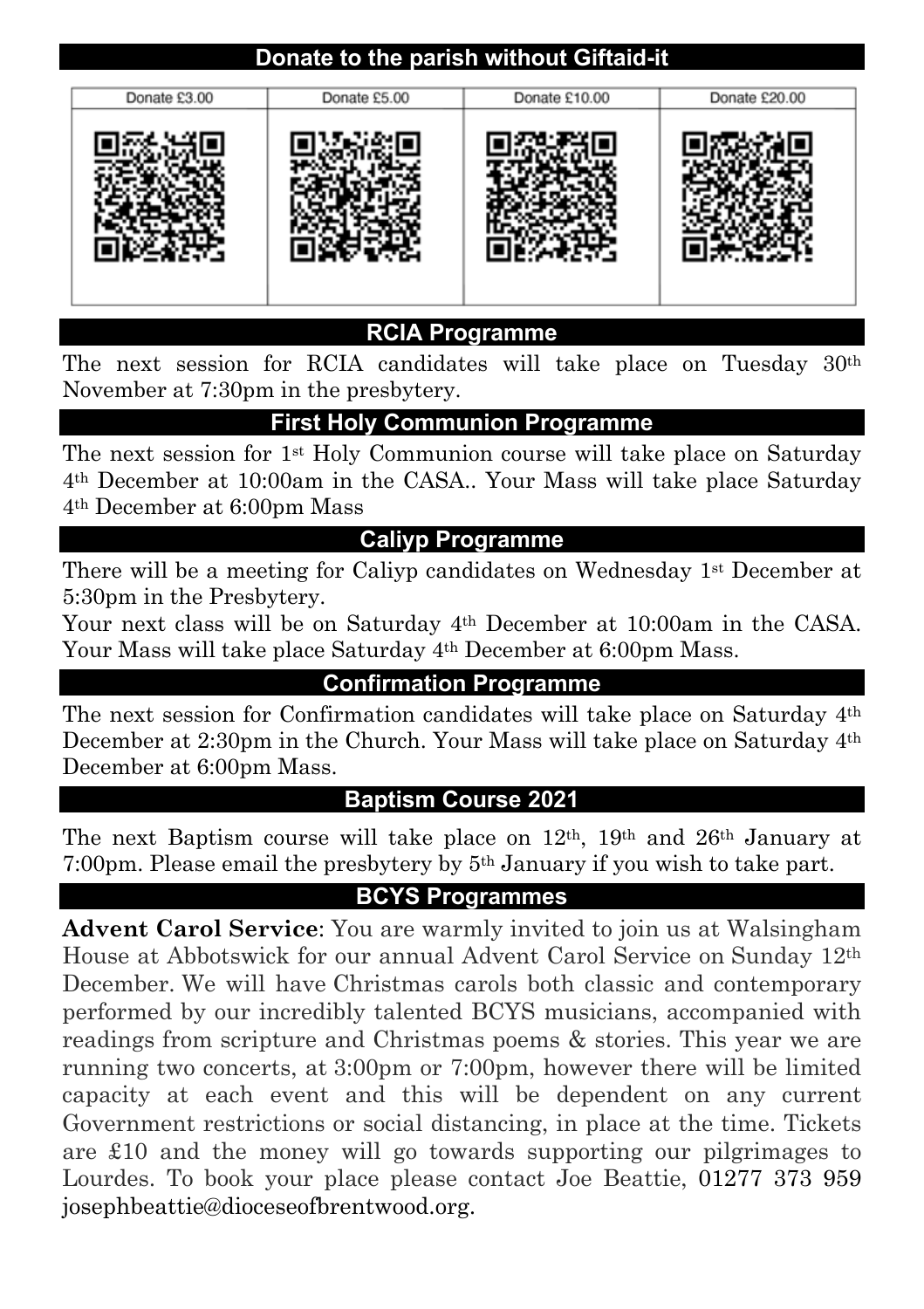## **BCYS Summer Lourdes Pilgrimage 2022: 23rd – 30th July 2022.**

Applications are now open for our summer pilgrimage to Lourdes for those in Years 11-13, with those of school leaver age (18+) invited to join us as young leaders. This is one of our most popular events and after a 2 year gap we are excited to be returning next year. The week is spent travelling alongside the main Diocesan pilgrimage as we assist the elderly and infirm with going to Masses and services, as well as visiting shops and cafes within the town. For those travelling with the BCYS the week will also include a retreat, reconciliation service, as well as social events and a party. For more information including visas, vaccinations and how to apply see www.bcys.net/events/sl22/.

### **Job Vacancies**

Parish Administrator Required in the Parish of Our Lady of Walsingham, Royal Docks working at St Anne's RC church, Berwick Road, E16 3DR. Candidates should have a background in Personal Assistance and Finance. Hours: 20 hours p/w Monday-Thursday. Salary: £11,284 p/a (£10.85 p/h). Apply by sending a CV and covering letter to frdanielkelly@dioceseofbrentwood.org. Closing date for applications will be Friday 3rd December 2021. Starting date: 13th December 2021.

### **The Ursuline Academy Ilford**

IT Technician (Term-time *plus* 10 days) Start: January 2022 Closing Date: noon, Friday 26th November 2021 For further information please visit: uai.org.uk/about/vacancies.

### **St Thomas More High School**

The school are seeking to appoint a Chaplaincy Apprentice, a new and exciting role. Full Time, 2 Year, Fixed Term. £17,842 - £19,312 actual salary (NJC Salary Scale Point 1- 5). For further information please contact the Headteacher's PA on 01702 344933 or visit www.stthomasmore.southend.sch.uk for a recruitment pack.

# **Parish Finance Committee**

The next parish Finance committee meeting will be on Thursday 24th November at 7:30pm in the presbytery.

## **"Alternative Gifts" this Christmas.**

Many charities now offer inventive and wonderful ways to support their work, as a gift to others – you can buy goats or bees, help preserve sections of rainforest, and much more. To help in your search for such gifts our Diocesan Caritas has brought a range of charity details all together on one page, and you will find it at: https://www.caritasbrentwood.org/christmas/

**Mass attendance:** 07/11/21- 389 Late: 60 14/11/21- 358 Late: 44π *Collections: 07/11/21 - £1,198.73 14/11/21 - £780.15 - Thank you*